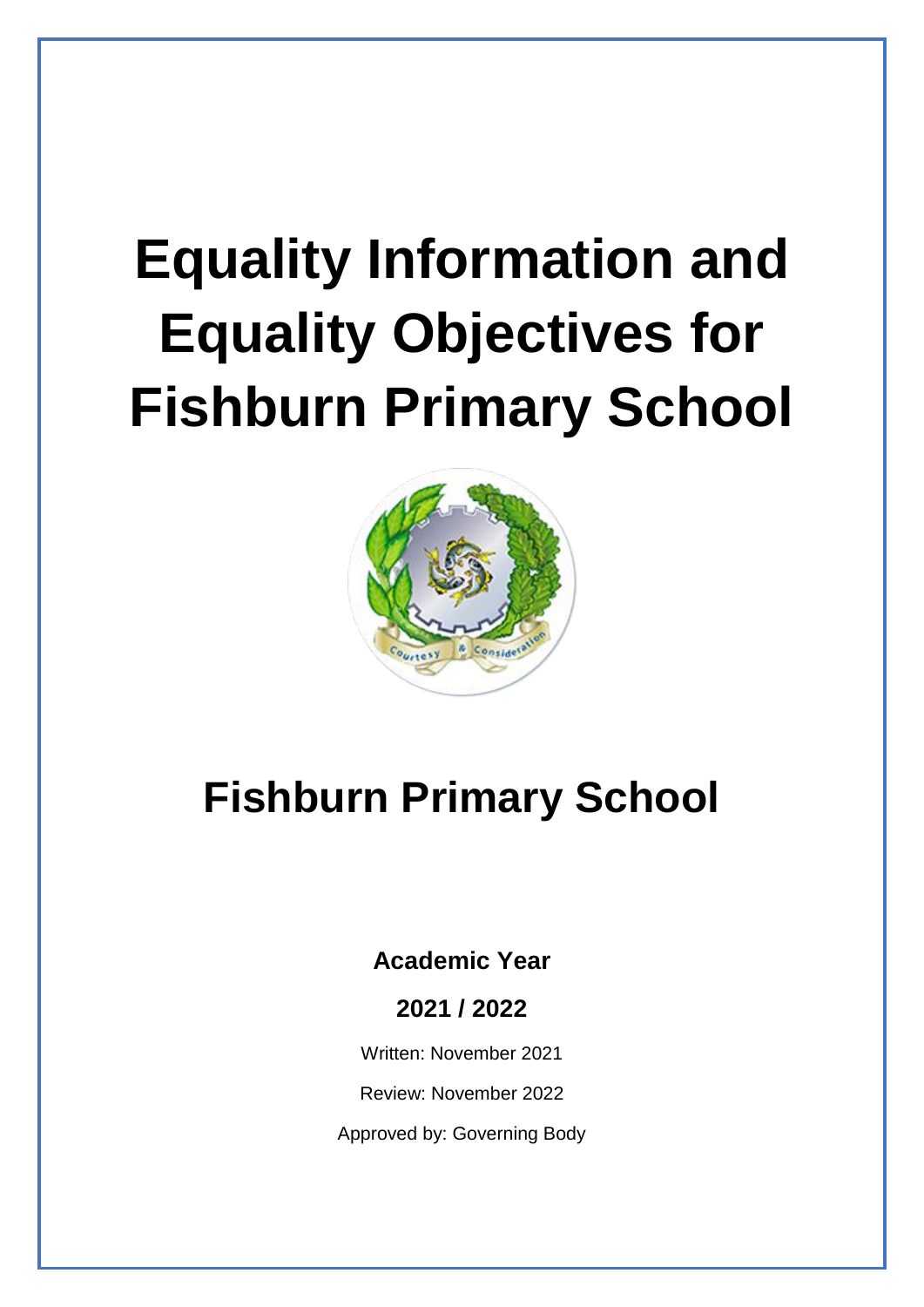#### **Equality Information and Equality Objectives for Fishburn Primary School**

#### **Equality Act 2010 Fishburn Primary Schools' provision of the public sector equality duty**

#### **Date: November 2021**

We in Fishburn Primary School are committed to equality. We aim for every pupil to fulfil their potential no matter what his/her background or personal circumstances.

We maintain the aim of embedding principles of fairness and equality across our entire curriculum, in assemblies and acts of collective worship, in break and lunchtimes, in pastoral support and in before and after school activities.

We must under the general duty of public sector equality duty, in the exercise of our functions, have due regard to the need to:

- $\triangleright$  Eliminate discrimination, harassment, victimisation and any other conduct that is prohibited under the Act.
- ➢ Advance equality of opportunity between persons who share a relevant protected characteristic and persons who do not share it;
- ➢ Foster good relations between persons who share a relevant protected characteristic and persons who do not share it.

This will apply to all pupils, staff and others using the facilities. We will give relevant and proportionate consideration to the public sector equality duty.

The protected characteristics for the school's provisions are:

- Disability
- Gender reassignment
- Pregnancy and maternity
- Race
- Religion or belief
- Sex
- Sexual orientation
- Age (only applicable to staff, not pupils)
- Marriage and Civil Partnerships (only applicable to staff, not pupils)

Age and marriage and civil partnership are NOT protected characteristics for the schools provisions for pupils.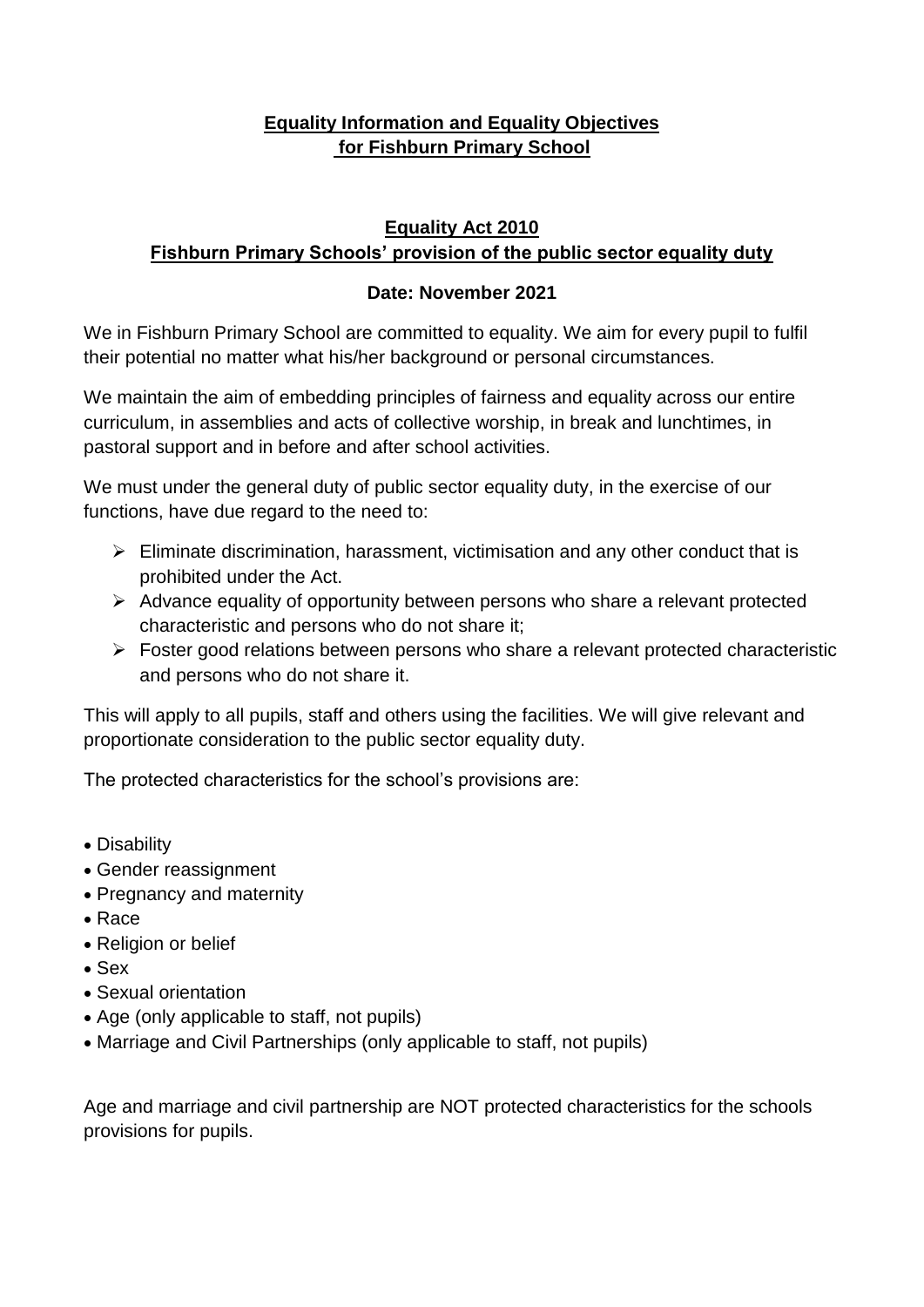We will have **due regard** to advancing equality of opportunity including making serious consideration of the need to

- remove or minimise disadvantages suffered by persons who share a relevant protected characteristic that are connected to that characteristic;
- take steps to meet the needs of persons who share a protected characteristic that are different from the needs of persons who do not share it;
- encourage persons who share a relevant protected characteristic to participate in public life or in any activity in which participation by such persons is disproportionately low.

We will take into account the six Brown principles of 'due regard'

- **awareness** all staff know and understand what the law requires
- **timeliness** implications considered before they are implemented
- **rigour** open-minded and rigorous analysis, including parent/pupil voice
- **non-delegation** the PSED cannot be delegated
- **continuous** ongoing all academic year
- **record-keeping** keep notes and records of decisions & meetings

We welcome the opportunity to be transparent and accountable. To this end we fulfil the specific duties of the Act by:

- $\triangleright$  publishing our equality information
- $\triangleright$  publishing our equality objectives

We aim to make the information accessible, easy to read and easy to find.

#### *Equality Information:*

We maintain confidentiality and work to data protection principles. We publish information in a way so that **no pupil or staff member** can be identified.

We are not required to complete the staff profile as we have fewer than 150 staff, the information has been provided in a way that ensures that our staff are not able to be identified.

**Staff**

| Age               | Figure change- we comply with out equality duty.                |
|-------------------|-----------------------------------------------------------------|
| <b>Disability</b> | We ensure reasonable adjustments are made<br>where appropriate. |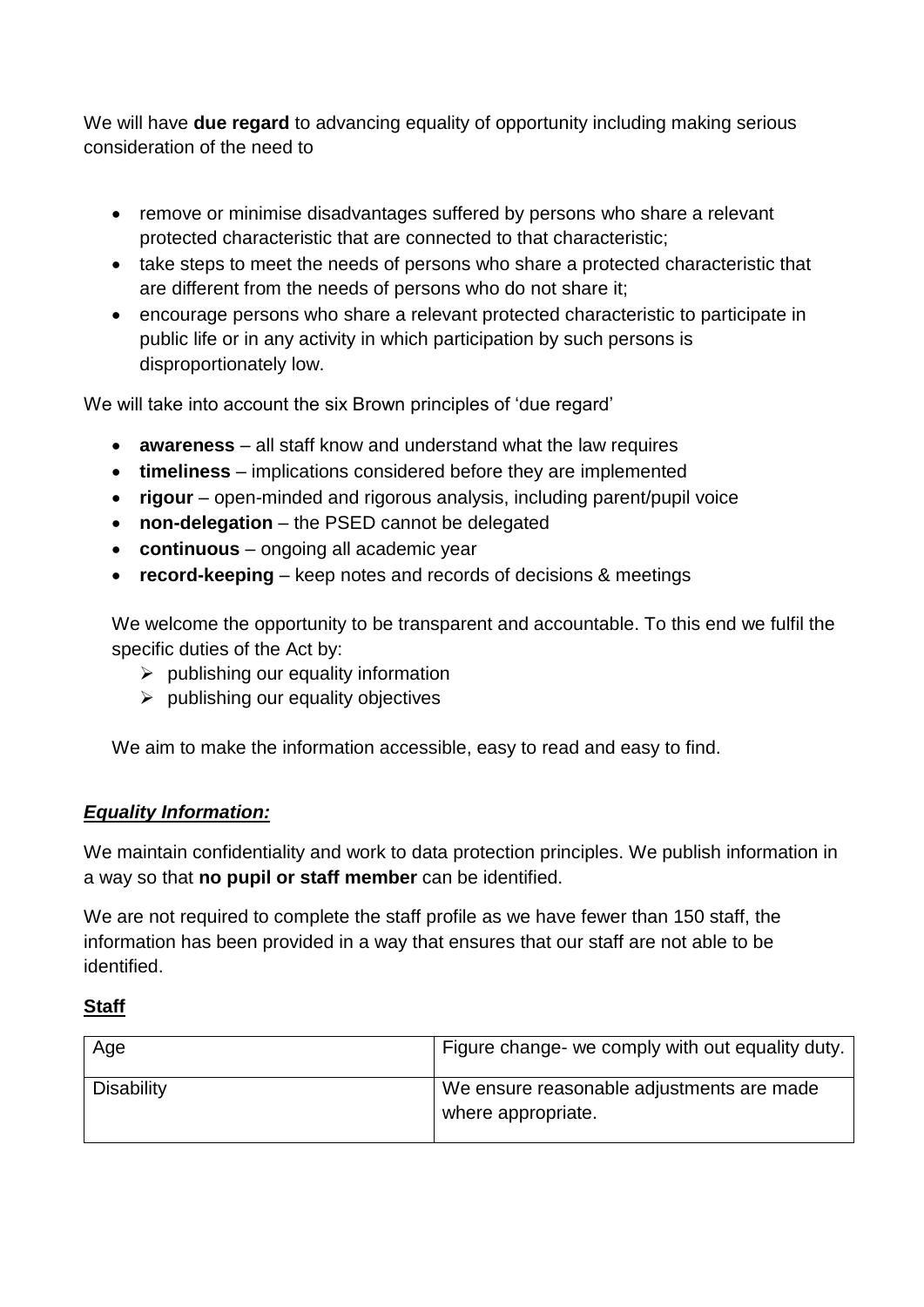| Gender reassignment             | We support any staff towards gender<br>reassignment.             |
|---------------------------------|------------------------------------------------------------------|
| Marriage and civil partnerships | Figure change- we comply with our equality<br>duty.              |
| Pregnancy and maternity         | Figure change- we comply with our equality<br>duty.              |
| 'Race' / ethnicity              | Figure change- we comply with our equality<br>duty.              |
| Religion and Belief / no belief | Figure change- we comply with our equality<br>duty.              |
| Sex- male/female                | Figure change- we comply with our equality<br>duty.              |
| Sexual orientation              | We support all staff members regardless of<br>sexual orientation |

#### **Pupils**

| Age                     | We have pupils aged from 3 to 11 years<br>old in our school.                                                                                                                                            |
|-------------------------|---------------------------------------------------------------------------------------------------------------------------------------------------------------------------------------------------------|
| <b>Disability</b>       | 100% pupil gave information.<br>2% of pupils recorded a disability.<br>We ensure reasonable adjustments are<br>made where appropriate.                                                                  |
| Gender reassignment     | We support any pupil towards gender<br>reassignment.                                                                                                                                                    |
| Pregnancy and maternity | We comply with our equality duty and<br>have planned to deliver education on<br>site if and when required, or offer a<br>place at the Young Parent Group run by<br><b>SEND &amp; Inclusion Service.</b> |
| 'Race' / ethnicity      | 100% pupil information<br>Our pupil profile comprises: White<br>British, other white background, Black<br>African, White Irish, White/Asian,<br>White/Black African and Chinese.                        |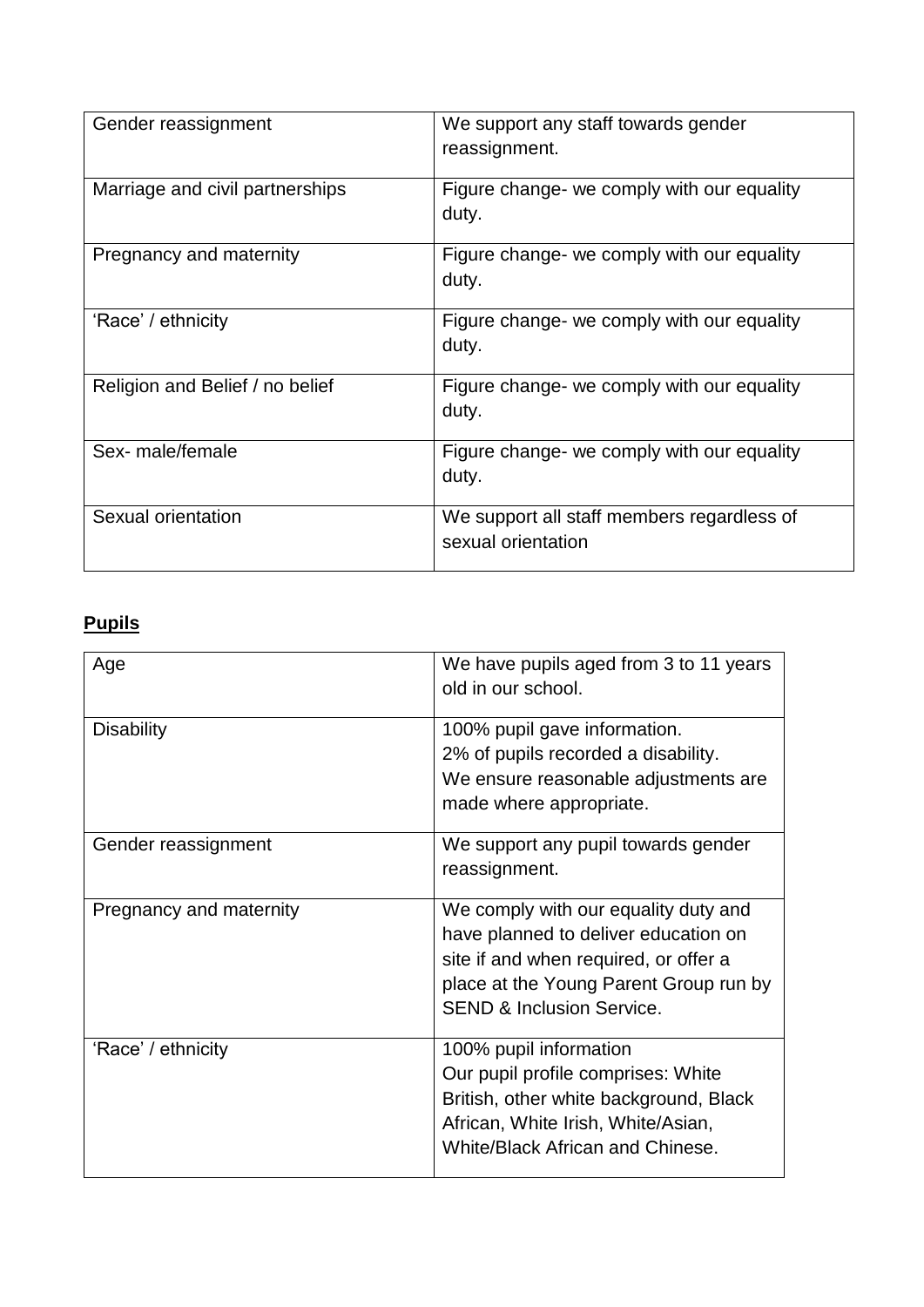| EAL (English as an Additional<br>Language) | 0.76% EAL<br>The languages spoken within our pupil<br>profile are Arabic, English and German.                         |
|--------------------------------------------|-----------------------------------------------------------------------------------------------------------------------|
| Religion and Belief / no belief            | 100% pupil gave information.<br>Our pupil profile comprises:<br>Christian, Roman Catholic, Muslim and<br>No religion. |
| <b>SEND</b>                                | 19.85% of pupils identified with a<br>Special Educational Need.                                                       |
| Sex- male/female                           | 48.09% female<br>51.91% male                                                                                          |
| Sexual orientation                         | We support all pupils regardless of<br>sexual orientation.                                                            |
| <b>Pupil Premium</b>                       | 30.53% pupils eligible for Pupil<br>Premium                                                                           |

#### **We will update our equality information at least annually and publish on the school website.**

#### **Equality Objectives 2019 – 2023**

Our equality objectives are:

- 1. Over the next academic year we will introduce approaches to raise awareness of racist bullying among pupils, parents and staff through assemblies and PSHCE activities.
- 2. Review RE syllabus in order to allow pupils to think about different religious events/beliefs using the locally agreed syllabus.
- 3. To continue to challenge gender stereotyping across the school as it relates to curriculum development, after school clubs and aspirations of pupils.
- 4. To continue to ensure that discrimination in recruitment in newly recruited staff does not exist.

#### **We will update our equality objectives every four years and publish them on our school website.**

We will review progress on these objectives annually and this paperwork will be held within school.